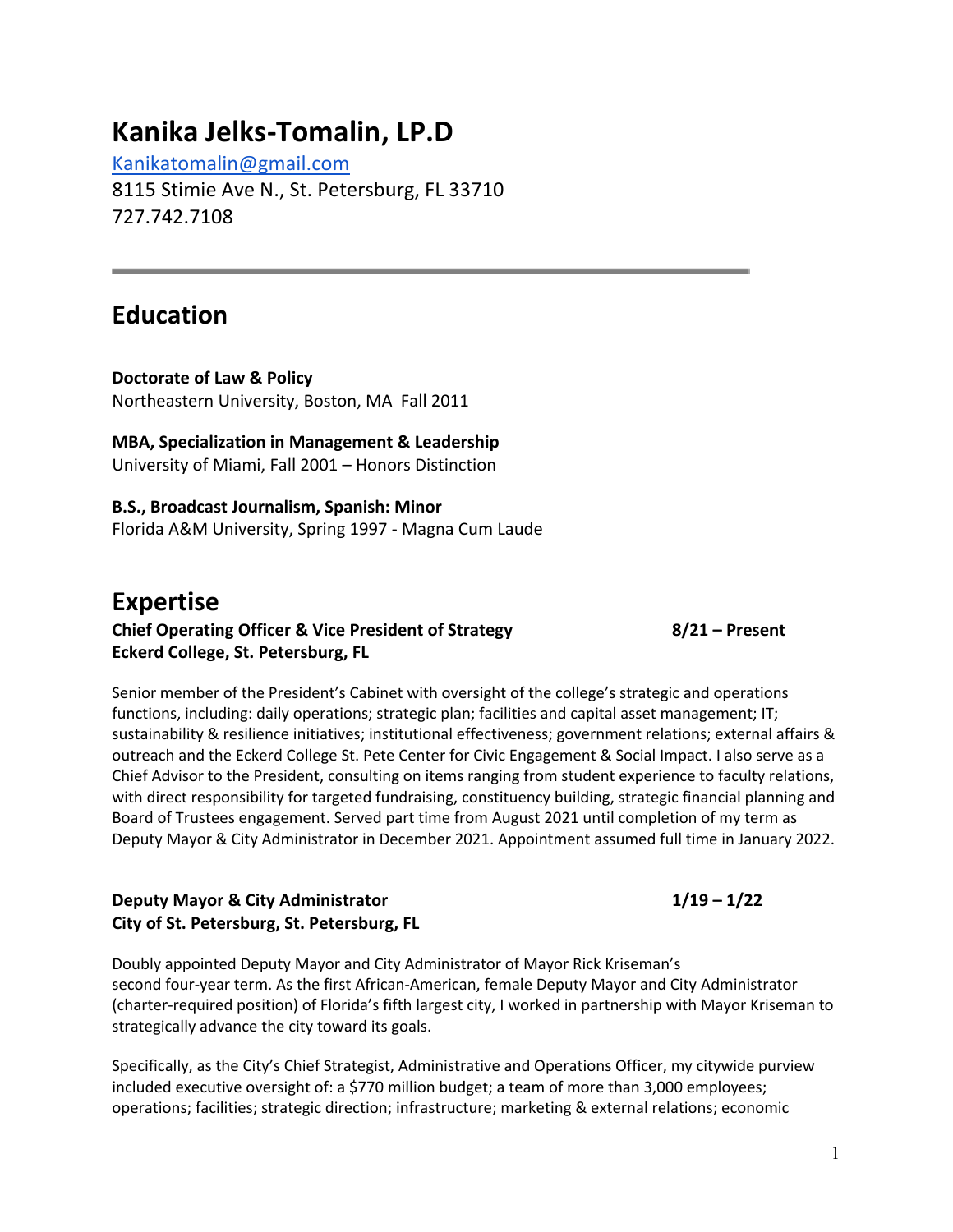development; neighborhood affairs, community connections; culture, and more. Term Two advancements included: Navigating the City of St. Petersburg through the Coronavirus pandemic; Directing Vision 2050 longterm planning initiative; leading our annual budgeting process; establishment of region-leading policies programs & practices such as Community Benefits Agreement, Health in All Policies, Fire Cadet Equity Recruitment program; South St. Pete CRA; Skyway Marina Redevelopment plan, and more; poverty at all-time low; completion of the \$93 million St. Pete Pier District; construction of the new police department & emergency operations center; record commercial development; decrease in crime rates; implementation of \$300 million infrastructure plan; guiding our Integrated Sustainability Action Plan; 10-year affordable housing plan, Emergency Management & Incident Command, and more.

#### **Deputy Mayor 1/14 – 12/18 City of St. Petersburg, St. Petersburg, FL**

In this historic appointment I worked as the City's Chief Strategist and Operations Officer with a citywide purview. Term One advancements included: Crafting and implementing a first of its kind organizational vision; African-American poverty reaching an all-time low; forming a public/private partnership to create an integrated economic development strategy; formalization of the St. Pete Innovation District; establishment of Healthy St. Pete, a community engagement and empowerment initiative that works to create a culture of health; planning for a \$300 million infrastructure plan, and more.

#### **Vice President, External Affairs, Bayfront Health Network/ Director** of Strategy, Florida Group<br> **4/13** - 1/14 **Health Management Associates, Naples, FL**

Regional leader in the nation's third-largest investor-owned health system, with responsibility for brand development, marketing and all other external affairs for the seven-hospital Bayfront Health network. Simultaneously served as Director of Strategy for the Florida Group, responsible for Strategic Planning & market development for 23 hospitals located throughout the state. Joined Health Management Associates upon its acquisition of Bayfront Health System, served there until accepting a historic principal appointment in the City of St. Petersburg's Office of the Mayor.

#### **Vice President, Strategic Planning & Public Affairs 1/11 – 4/13 Bayfront Health System, St. Petersburg, FL**

C-suite leadership that included oversight of all strategy, communications and external-facing functions, including: system-wide responsibility for Strategic Planning & Visioning; Marketing; Crisis Communications & Media; Government Relations; System Governance; Business Development; External & Internal Communications; Community Connections; Campus Aesthetics and more. Led the M&A process for Bayfront's 2013 acquisition.

#### **Executive Director of Strategic Planning & Public Affairs 8/10 – 1/11 Bayfront Health System, St. Petersburg, FL**

System-level Sr. Leader charged with Strategic Planning; Marketing; Media Relations; Government Relations; Crisis Communications, Campus Experience, and more.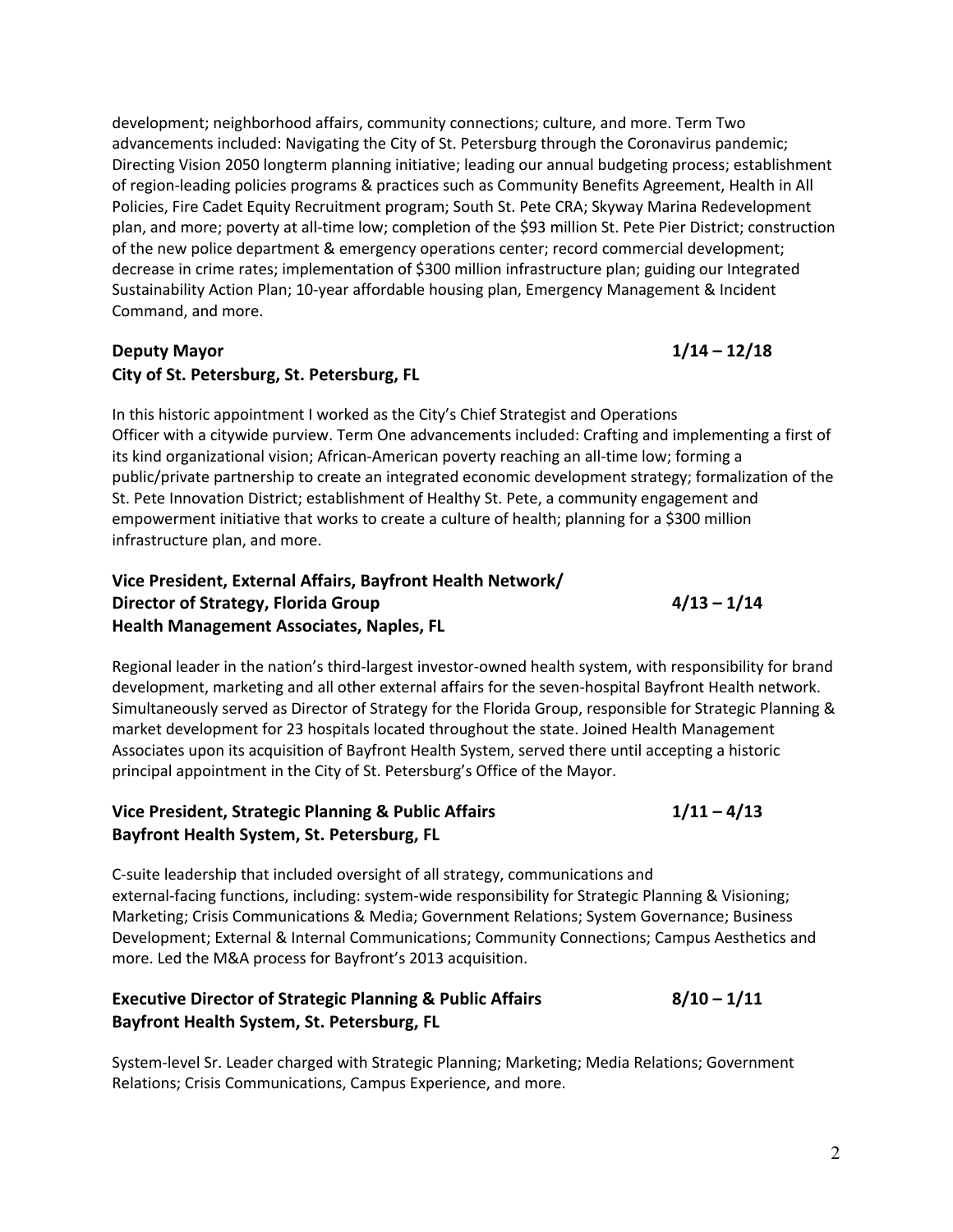#### **Director of Corporate Communications 5/06 – 8/10 Bayfront Medical Center, St. Petersburg, FL**

Directed communications for 480-bed acute-care hospital, including: Marketing; Media Relations; Government Relations; Business Development; while also serving as a liaison between administration, medical staff & community.

#### **Public Affairs Manager/Spokesperson 5/03 – 5/06 Bayfront Medical Center St. Petersburg, FL**

Managed hospital's media; internal & crisis communications; government & community relations. Executed hospital's media, government and community relations, fielded media inquiries, facilitated positive media stories and managed crisis communications.

#### **Annual Giving Specialist 10/00 - 5/03 Bayfront Health Foundation St. Petersburg, FL**

Managed hospital's fundraising events; annual giving campaign. Responsible for quarterly newsletter, direct mail appeals, collateral pieces.

# **Additional Experience**

**St. Pete Eats: A Cookbook:** Author of a cookbook that features healthy recipes created in partnership with St. Petersburg's most celebrated chefs. Proceeds donated to local businesses adversely impacted by Coronavirus. **2020**

#### **VISIT FLORIDA Shopping, Arts & Entertainment Insider:** International online, print & broadcast influencer for Florida's tourism industry. Wrote articles for print, web, blog; tv & video appearances. **2008- 09**

**American Powerboat Association Director of Communications:** Freelance pre-race and on-site media and communications management **2001- 03**

#### **OTHER RELATED EXPERIENCE:**

Marketing Specialist, *St. Petersburg Times*, 1997-1999 Reporting/Writing Fellow, WAVE-TV, NBC affiliate, 4/97-12/97 Reporting Intern, WTXL-TV, ABC affiliate, 8/95-4/97 Palm Beach Post Features/Editorial Intern, 5/96-8/96 Intern; Seasonal Reporter, *St. Petersburg Times,* 5/93-12/96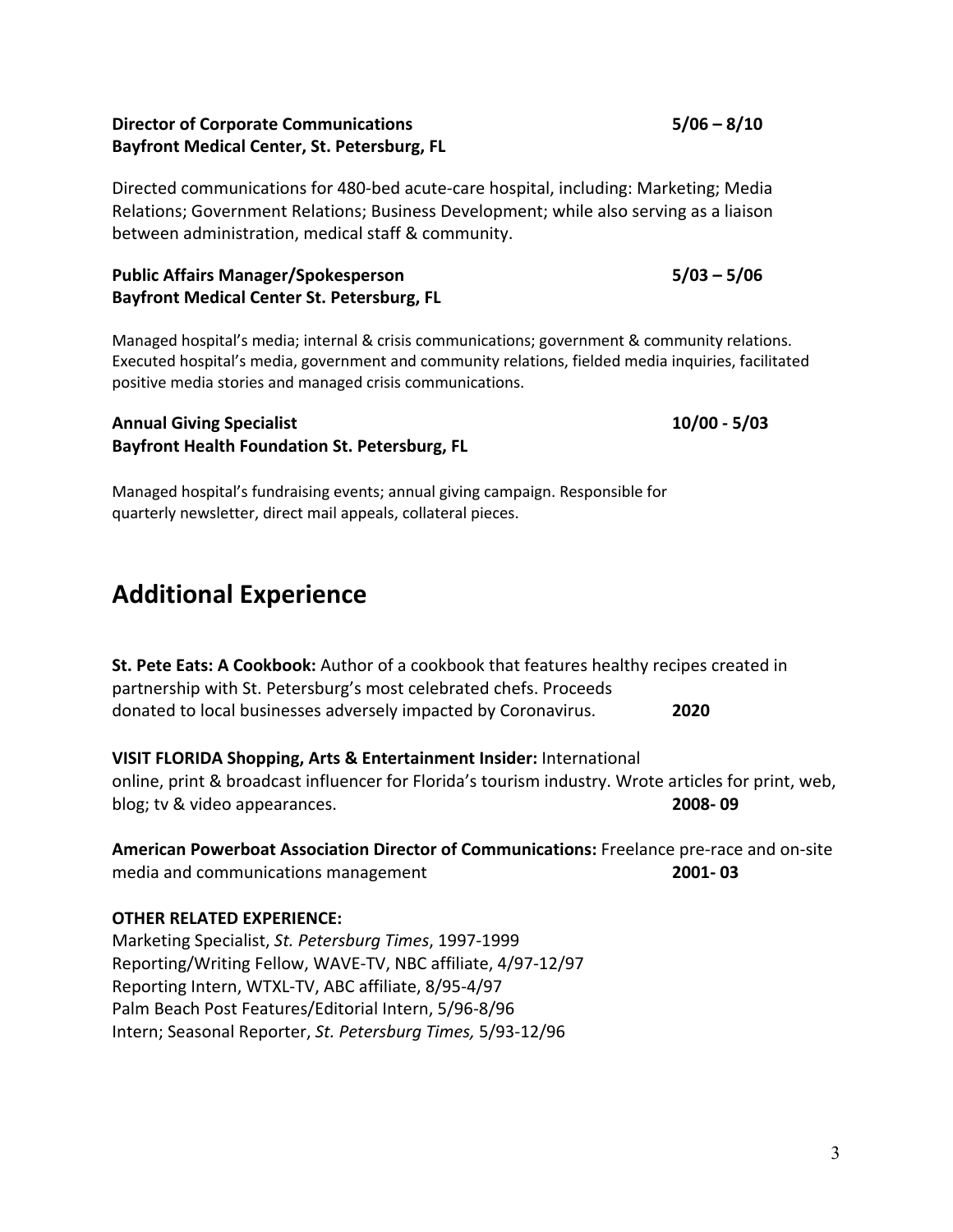# **In the Media**

**Op-Ed: Improving disparate health outcomes is a global imperative that must start here at home,** *Tampa Bay Times***, February 2022**

https://www.tampabay.com/opinion/2022/02/11/improving-disparate-health-outcomes-is-aglobal-imperative-that-must-start-here-at-home-column/

**Catalyze 2022: Deputy Mayor Kanika Tomalin,** *St. Pete Catalys***t, December 2021**https://stpetecatalyst.com/catalyze-2022-deputy-mayor-kanika-tomalin/

**'St. Petersburg Deputy Mayor Kanika Tomalin Looks Back on Her Time in Office', 10 Tampa Bay, August 2021** https://www.youtube.com/watch?v=gUQczzqu-OM

**Just Getting Started podcast series,** *St. Pete Catalyst***, 2020-2021** https://stpetecatalyst.com/tag/Just-Getting-Started/

**Making History: Dr. Kanika Tomalin, StPeteTV, July 2019** https://www.youtube.com/watch?v=1b05PlKuJcg

*The Faces of Know, July 2019* https://theknowwomen.com/faces-of-know-mayor-kanikatomalin/

**Dr. Kanika Tomalin, the trailblazer,** *Weekly Challenger,* **December 2017** https://theweeklychallenger.com/dr-kanika-tomalin-the-trailblazer/

*GOVERNING***: For This Politician, Poverty is Personal, October 2017** https://www.governing.com/topics/politics/gov-kanika-tomalin-st-petersburg.html

*GRAVITAS Magazine: Dr. Kanika Tomalin Making a Difference, Summer 2017* http://gravitasmag.com/?p=8237

*Tampa Bay Business Journal:* **Tampa Bay's Power 100, January 2016** https://www.bizjournals.com/tampabay/print-edition/2016/01/08/power-100-kanikatomalin.html

*I Love the Burg***, St. Pete's Most Influential Women, April 2015** https://ilovetheburg.com/theburgs-most-influential-women-part-i-2/

**Positively Tampa Bay: Dr. Kanika Tomalin, ABC Action News, March 2015** https://www.youtube.com/watch?v=Ug1GMolTq5o

**The Road to Resilience is Paved with Disruption, TEDxPoynterInstitute, November 2014** https://www.youtube.com/watch?v=jWGI8qTEJX8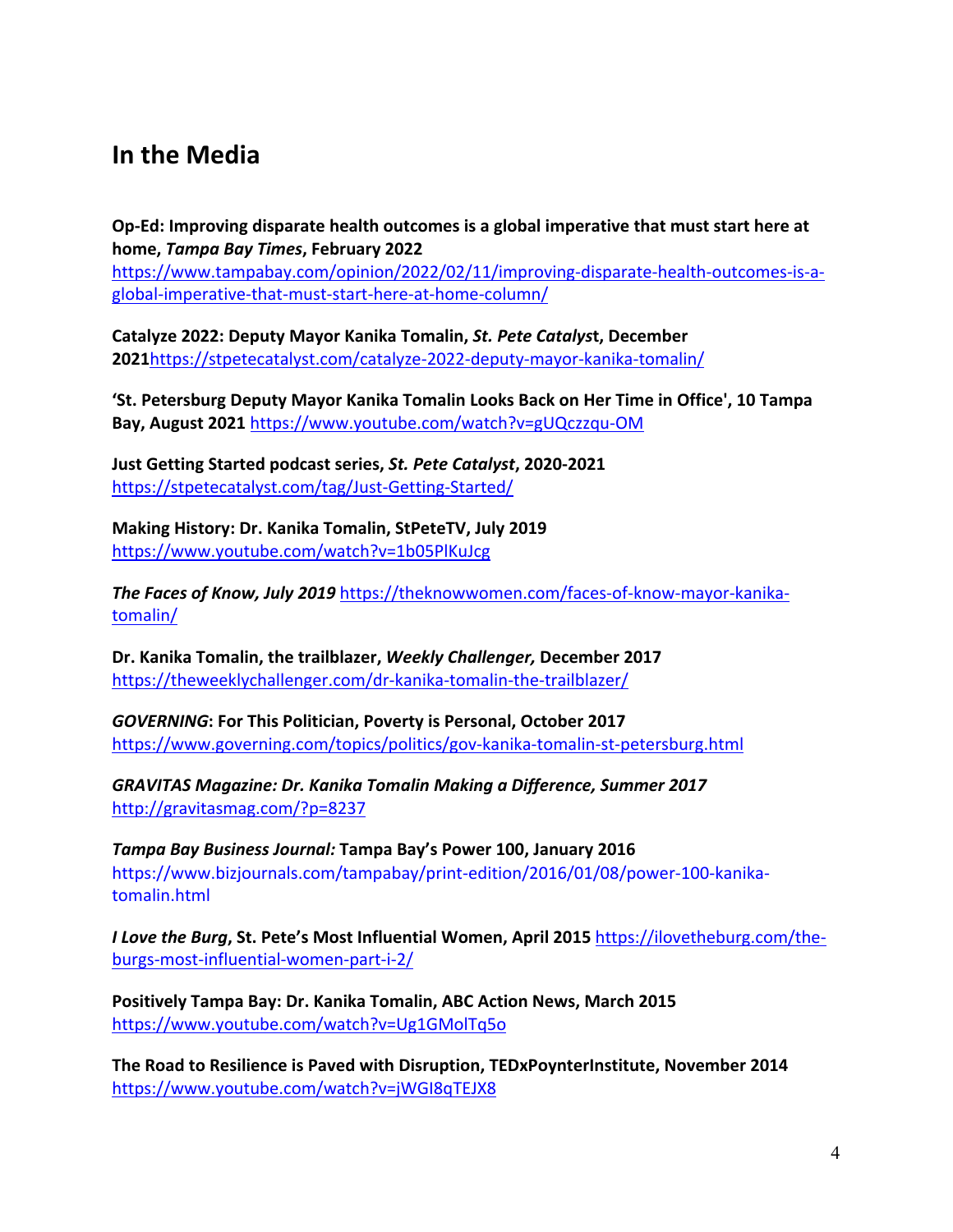**Op-Ed: St. Petersburg a city of opportunity, inclusion,** *Tampa Bay Times***, July 2014** https://www.tampabay.com/opinion/columns/column-st-petersburg-a-city-of-opportunityinclusion/2186729/

## **Affiliations, Awards, and Achievements**

**EAB (Education Advisory Board) Future College Presidents Intensive,** 2022

**ACLU Gardner W. Beckett, Jr. Civil Liberties Award,** 2022

**Men & Women of Distinction Gwen Reese Lifetime Achievement Award,** 2022

**Bayfront Health Foundation Board of Directors,** 2022-Present

**Dali Museum Board of Directors,** 2022-Present

- **St. Petersburg Conference on World Affairs Panelist &** *Times* **columnist: Health Equity vs. Equality,** 2022
- **Pinellas County Urban League Whitney Young Diversity & Empowerment in Government Award,** February 2022
- **Carter Woodson African American Museum Capital Campaign Committee**, 2022-Present
- **USFSP Remark-a-bull Recognition,** 2022
- **St. Pete Innovation District Innovator Award,** 2021
- **Arts Alliance/ Downtown Partnership Comprehensive Arts Strategy for St. Petersburg Steering Committee,** 2021
- **USFSP Diversity, Equity & Inclusion Taskforce,** 2020 2022
- **USFSP Innovation Scholars Mentor,** 2019-2020

**Bloomberg-Harvard City Leadership Fellow,** 2019

**Celma Mastry Ovarian Cancer Foundation,** Board of Directors, 2018-Present

**Metro Wellness Distinguished Leadership Award,** 2018

- **P.A.R.C. People of Purpose Award,** 2017
- **St. Pete Chamber Most Valuable 'Burger Award: highest civic honor,** 2017

**St. Petersburg Chamber of Commerce Board of Governors,** 2014 - 2022

**St. Petersburg Grow Smarter Economic Development Strategy Steering Committee,** 2014-2022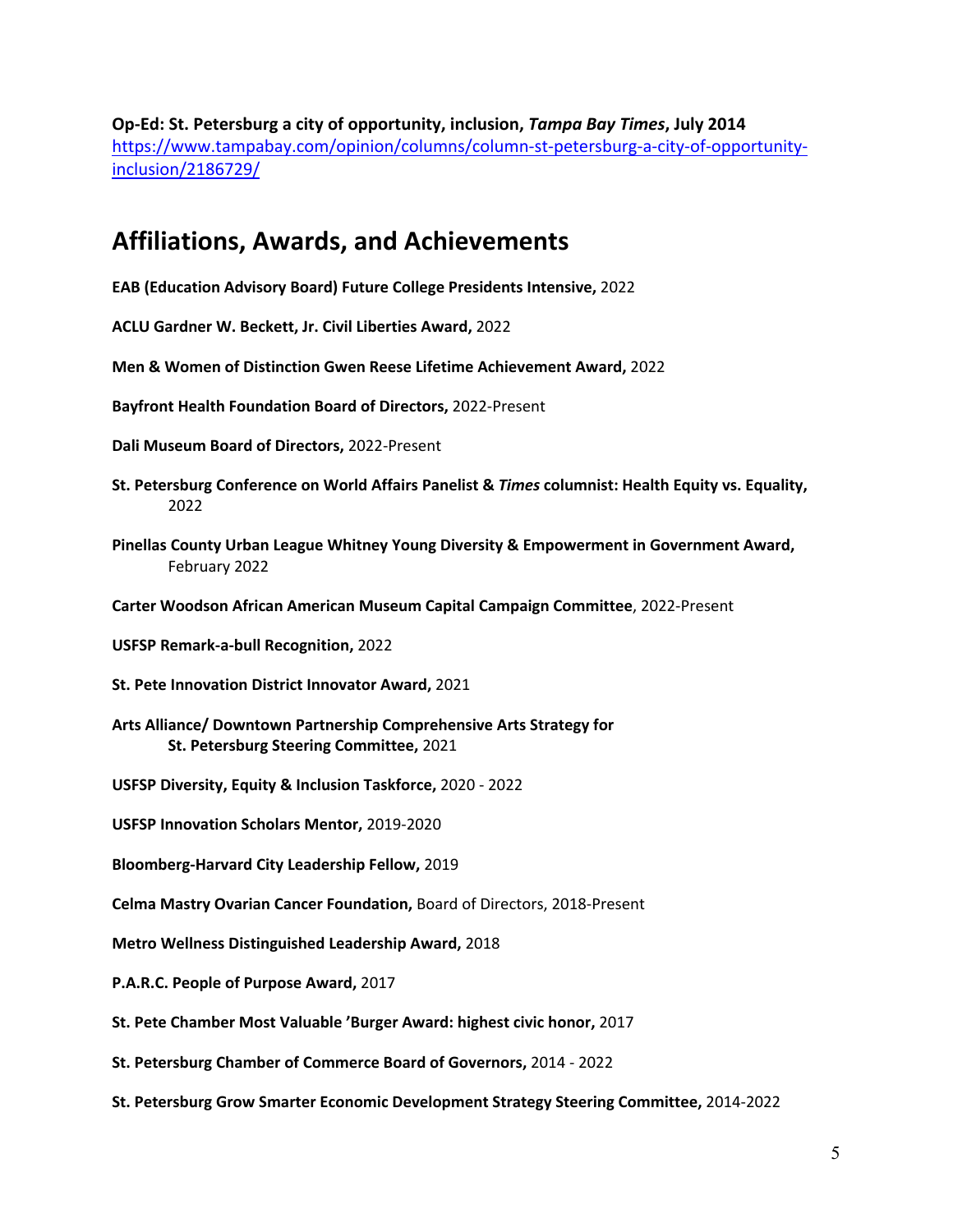**American Heart Association Tampa Bay Metro Board,** 2015 - 2017; 2021-Present **St. Petersburg Chamber of Commerce Business Woman of the Year,** 2015 **Business Observer 40 Under 40 (Five Counties),** 2015 **YWCA of Tampa Bay Woman of Distinction,** 2014 **Glass Ceiling Award, Florida Women's Conference,** 2013 **Architect of Bayfront Health Education & Research Organization (predecessor to Foundation for a Healthy St. Pete),** 2013 **St. Pete Innovation District Founder,** 2012 **Florida's Most Powerful & Influential Women, Natl. Diversity Council,** 2012 **St. Pete Chamber of Commerce's Inaugural "Iconic Woman to Watch",** 2012 **One of Academy Prep's "Five Fabulous Females" for significant service,** 2012 *Tampa Bay Business Journal* **Young Business Woman of the Year Finalist,** 2012 **American Heart Association Go Red for Women Exec. Cabinet,** 2012-2013 **Academy Prep mentor,** 2010-2013 **USFSP Celebrates 50! Host Committee,** 2015-2016 **St. Petersburg Chamber Young Professional Business Leader of the Year,**2008 **"30 Under 30" honoree –** *Tampa Bay Business Journal***,** 2004 **American Stage Professional Theater Board of Directors,** 2013 - 2014 **St. Petersburg College Institute for Strategic Policy Solutions Board of Directors, Vice Chair,** 2011- 2014 **St. Petersburg Chamber Public Policy Council Trauma Task Force Co-Chair,** 2012-2014 **Morean Arts Center, Board of Trustees,** 2009-2012 **Pinellas County Urban League, Board of Directors,** 2007-2014 **Girl Scouts of West Central Florida, Board of Directors,** 2007- 2008 **Canterbury School of Florida, Board of Trustees,** 2008-2012 **Florida Society of Public Relations and Marketing, Board of Directors,** 2003-2010